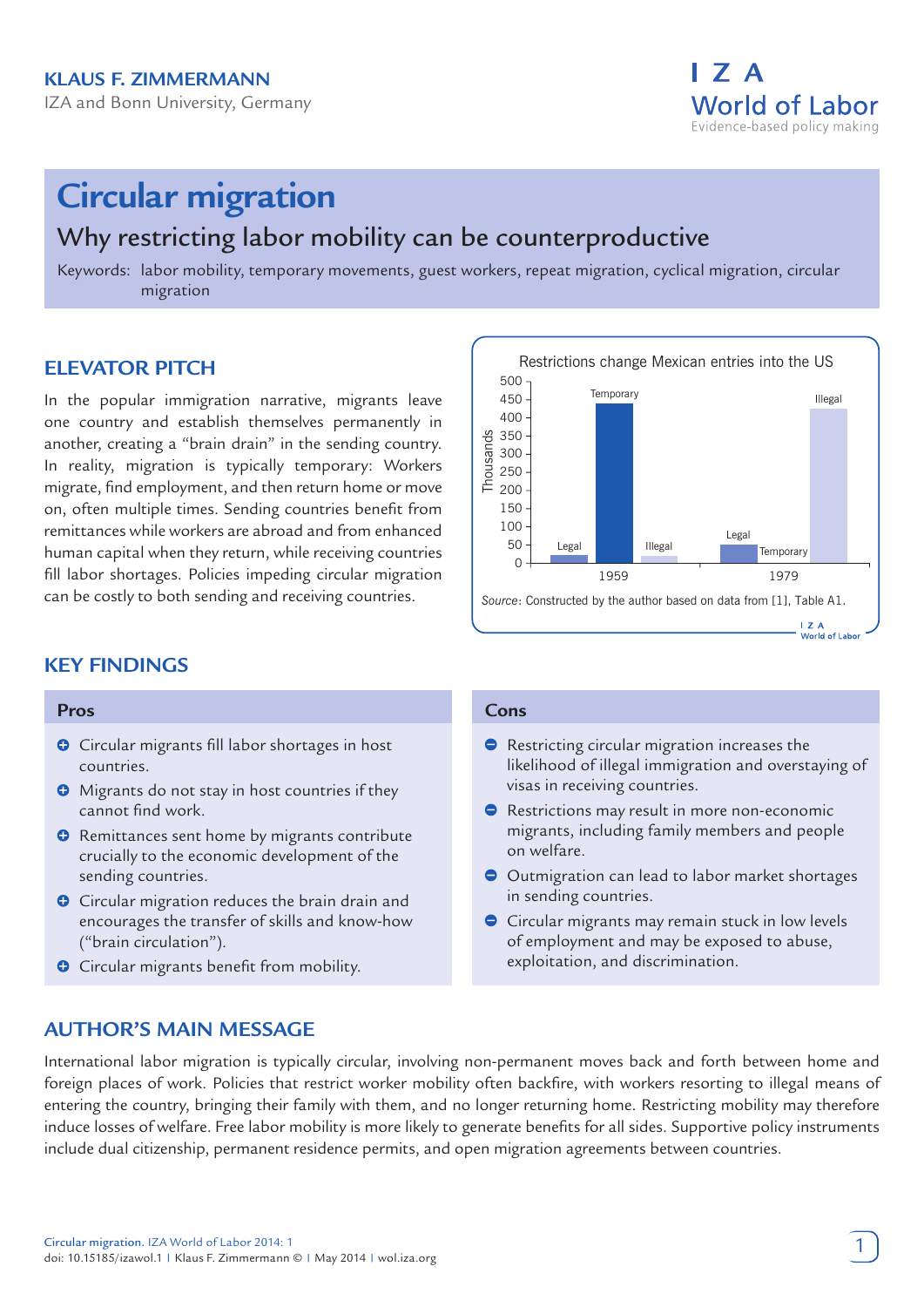# **MOTIVATION**

In popular opinion, migration is about foreigners being attracted by Western countries' generous welfare systems and wanting to move permanently to the receiving country. In reality, a large share of migrants move for work-related reasons—and do so on a temporary basis. The movement of labor migrants is therefore often circular: They move back and forth between their homeland and foreign places of work. This circularity suggests the potential of a win-win-win situation for migrants and the sending and receiving countries.

When policymakers misinterpret the real motivations underlying workers' migration decisions, the results can be costly not just for individual migrants but for society as well. Exploitation, discrimination, and other undesirable conditions can turn the great freedom of labor mobility into a modern form of slavery.

An example of the effects of poorly reasoned immigration policies is the broad-based effort to restrict the circular flow of workers between Mexico and the US in the 1960s and 1970s. Those policies have transformed legal, temporary migration into permanent, unauthorized or illegal migration [1].

# **DISCUSSION OF PROS AND CONS**

#### **Creating a win-win-win situation**

Circular migration can become a self-perpetuating, self-sustaining process. Knowledge acquired during migration creates migration-specific capital that encourages future movements.

For receiving countries, circular migration can help fill sectoral labor market shortages by matching excess labor demand in receiving countries and excess labor supply in sending countries. In the 1950s and 1960s, millions of low-skilled laborers from southern Europe were recruited to work in the industrial sector in West Germany and other Western European countries, where labor shortages were slowing economic growth [2].

Circular migration enables transnational social networks to arise that can provide information to potential migrants about job vacancies in the receiving country and provide information about human resources in the sending country to employers in the receiving country. Circular migration thus offers firms in the receiving country recruitment from a known and reliable pool of workers, keeps wages low, and reduces illegal migration [3], [4]. Such highly developed networks worked very well, for instance, for Mexican workers in the 1940s who frequently commuted between their home villages in Mexico and workplaces across the US border [1].

Circular migration can buy time for receiving country governments and employers to train native employees to meet labor shortages and can have a rejuvenating effect on aging societies. Because free movement back and forth keeps migrants' options open in both home and host countries, it reduces the risk of long-term settlement in the host country and illegal overstaying of visas. By explaining migration in these terms, policymakers might make a more compelling case to their electorates for policies that promote circular migration [5].

Sending countries benefit from circular migration as well. Circular migrants tend to send more money home as remittances than migrants who do not intend to return home [4], [5]. These remittances help reduce poverty, and seed investments in human capital and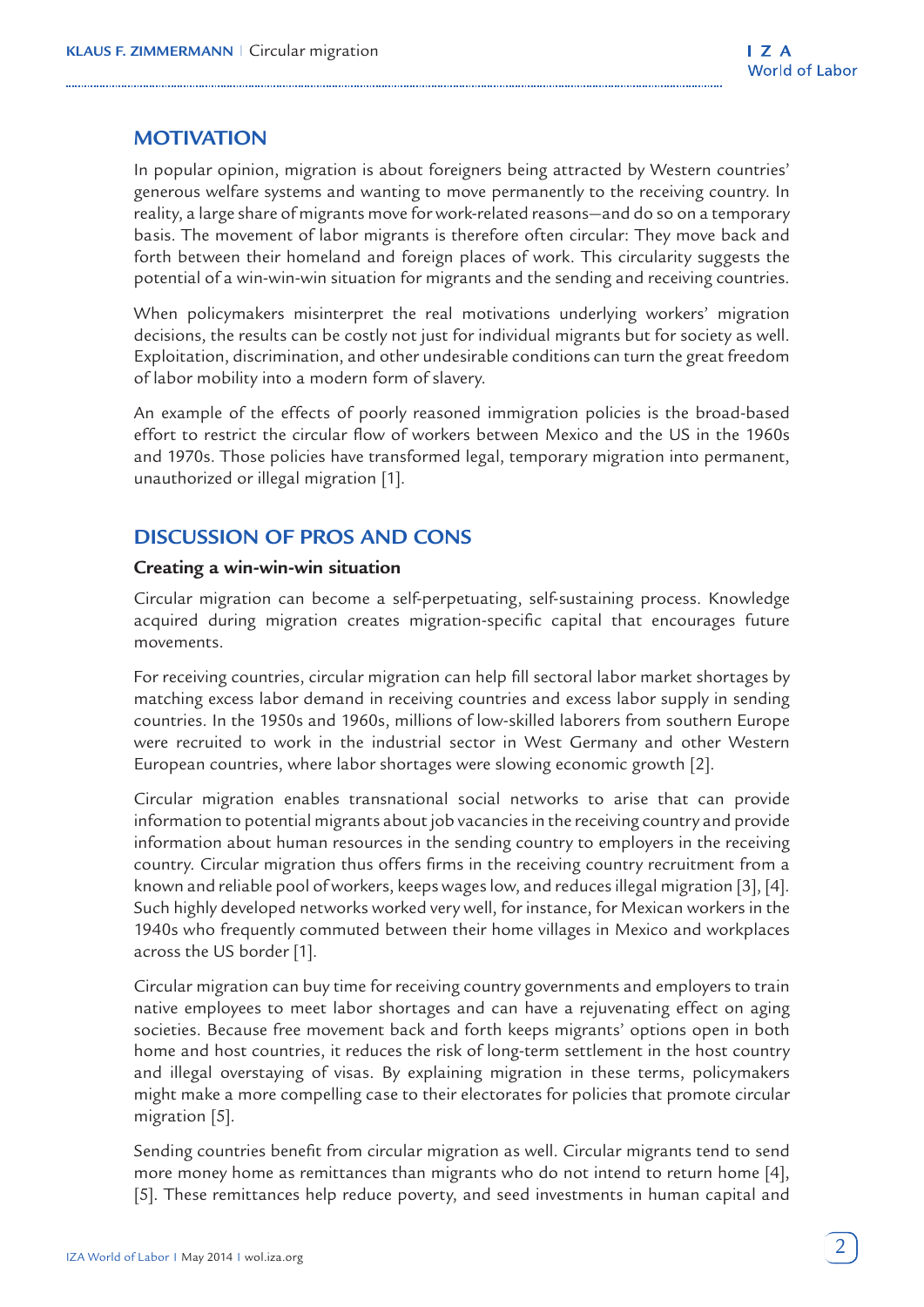productive assets such as enhanced infrastructure [6]. Remittances also help improve food security, stimulate markets, and increase local wages, thereby accelerating demand for local goods and services and stimulating new job creation.

Higher-skilled migrants who do return home are valued for the knowledge and skills they have acquired abroad and for the new ideas they bring back that can foster innovation. In addition, they maintain non-family networks and productive links in the receiving country that can advance development in their home country. Returning migrants may also start new businesses in their communities of origin. For sending countries, circular migration thus reduces the negative effects of brain drain and encourages brain circulation.

Circular migrants tend to optimize and re-optimize their income, saving, and asset strategies, and thus improve their economic, social, and personal situations at each stage in the migration cycle [4]. Simultaneously, they minimize search, relocation, and emotional costs, and build up local capital in receiving and home countries. All these benefits give them an advantage over both non-migrants and return migrants who have only a single migration experience.

# **Illegal overstaying, brain drain, and exploitation of migrants**

Migration also entails a number of risks for both the receiving and sending countries. Potential difficulties for receiving countries include compliance problems, including illegal visa overstays. After guest worker recruitment programs in European countries were halted in 1973, incentive measures to encourage return migration proved largely unsuccessful [2], [4]. Because circular migrants do not stay permanently in the receiving country, integration efforts and integration opportunities have been limited. This has created social tensions in the past and requires specific policy measures to forestall new tensions.

For the sending country, outmigration can induce severe labor shortages and worsen poverty. In addition, remittances might be smaller than they otherwise would be because of excessive rent-taking. Transaction costs can be higher for legal migrants than for illegal, undocumented migrants, who tend to circumvent payments to recruiters, government officials, and travel providers, as well as payments for documents and training. Legal migrants, who do pay those charges, may thereby incur debt, reducing their capacity to send remittances. Furthermore, sending countries still risk a brain drain if highly skilled migrants do not eventually return home [5].

In some cases, circular migration can be harmful to migrants if they are exposed to exploitation or are locked into dependent and exploitative relationships that offer little possibility of upward mobility and training in the receiving country. Potential problems in the destination country include lack of employment protection and opportunities for integration, and exposure to anti-migrant attitudes and behaviors. In the home country, re-integration possibilities might be limited, due to poor governance in migration institutions and few investment opportunities [5].

# **Characteristics of circular migrants**

While circular migration occurs extensively throughout the world, its extent is difficult to measure. Thus the available empirical findings may be selective.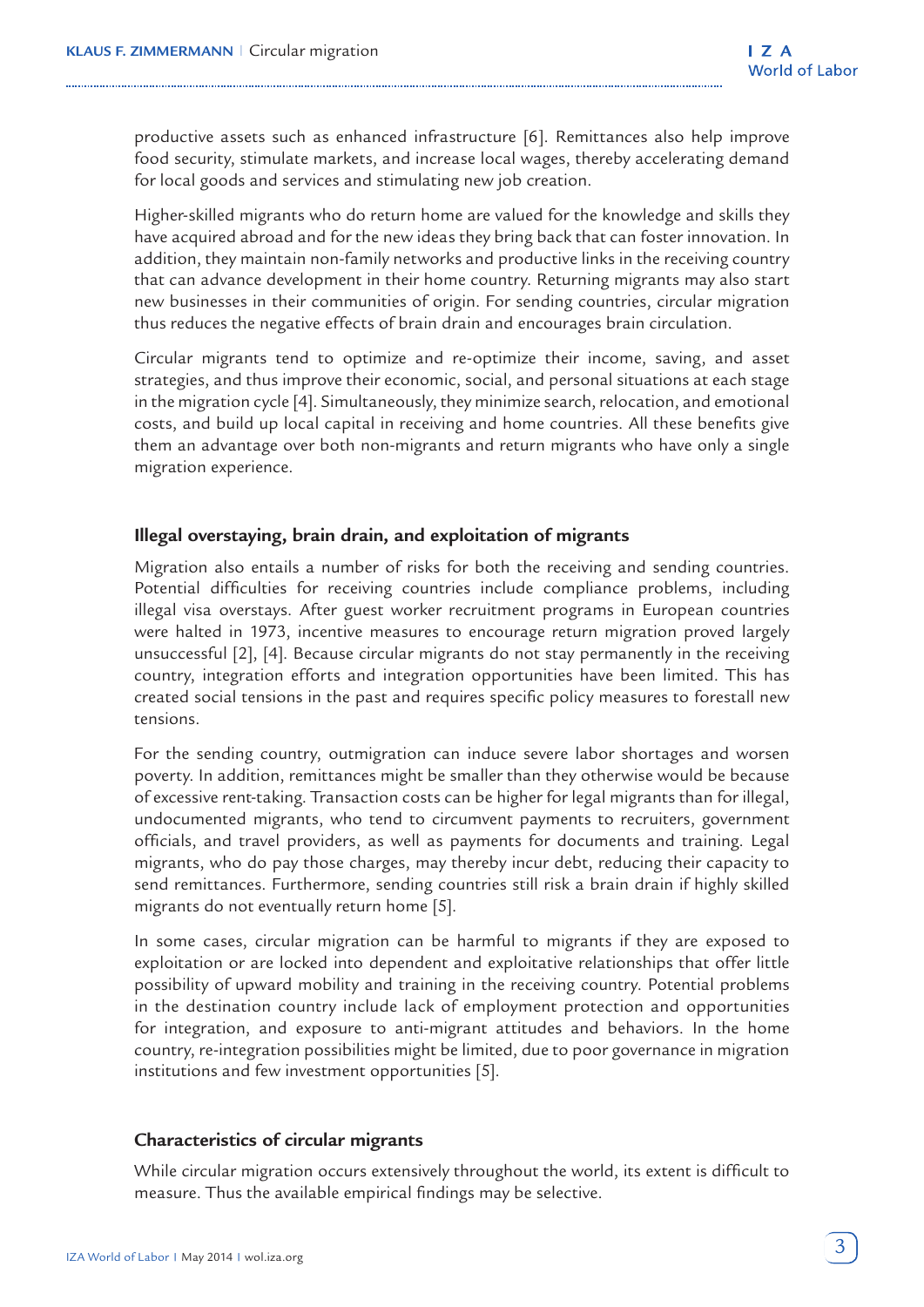#### *Evidence from sending countries*

*Albania* [6]*.* About 25% of Albania's working-age population (ages 15–64) was either living abroad or had past migration experience, according to a 2005 household survey. Most of Albania's circular migrants, who represented about 80% of its migrant population, migrated to geographically proximate regions in Italy and Greece, where they were employed as seasonal workers in construction, farming, tourism, manufacturing, and service industries. Most circular migrants were men, were younger on average than the non-migrant population, had only a primary education, and came from rural and lessdeveloped areas. Many were members of poor, large families, and most had migrated for employment. Their return was often prompted by the expiration of seasonal or temporary work permits. Workers who intended to migrate permanently were more likely to choose distant countries such as Canada and the US. Among those who returned to Albania, migrants with the least formal education were the most likely to engage in repeat migration, taking advantage of better job opportunities for low-skilled workers abroad.

*India and Asia-Pacific.* A combination of push and pull factors drive circular migration in India: low income, unemployment, low agro-ecological potential, debt, poor access to credit, and high population density. In the Asia-Pacific region, particularly in Indonesia, labor migration has been a dominant feature in the poorest areas of the country [5]. This has also been the case in northern Malaysia, which has experienced a sizable inflow of migrant workers from southern Thailand.

#### *Evidence from receiving countries*

*The Netherlands.* A large percentage of immigrants to the Netherlands (between 20% and 50%) do not stay permanently but return to their home country or move on to another country. The percentage is similar for Denmark: 20% of immigrants to Denmark left the country between 1986 and 1995 [7]. Data from Statistics Netherlands show that, among migrants, those who are unmarried are the most flexible and mobile. Mobility is also high among migrants who emigrate to countries close to their home country, both geographically and culturally. Thus, circular migrants to the Netherlands often originate from EU member states; Canada and the US are also common countries of origin. Migrants from those countries face fewer barriers (such as institutional restrictions), and it is easier for them to assimilate into the Netherlands economy.

*Germany.* Studies on circular migrants to Germany find similar patterns [4], [8]. Having German or EU citizenship gives migrants the opportunity to move back and forth without restriction. Migrants who enjoyed free labor mobility were the most likely to engage in circular migration, according to data from the comprehensive German Socio-Economic Panel for 1984–1997. About 60% of migrants from former guest worker countries (the guest worker program ended in 1973) who were still in Germany over that period were circular movers. Among them, two-thirds came from other EU countries. Migrants from Greece, Italy, and Spain were particularly mobile, while migrants from Turkey and the former Yugoslavia, who as citizens of non-EU countries were unable to re-enter the country easily, were less mobile, exiting fewer times and spending less time outside Germany. This pattern was also observed in Denmark, where migrants from Pakistan and Turkey had the lowest levels of return migration [7].

Among the studied migrants to Germany, circular migrants were mostly middle-aged and free of close family ties. Migrants without family ties, with low levels of education, who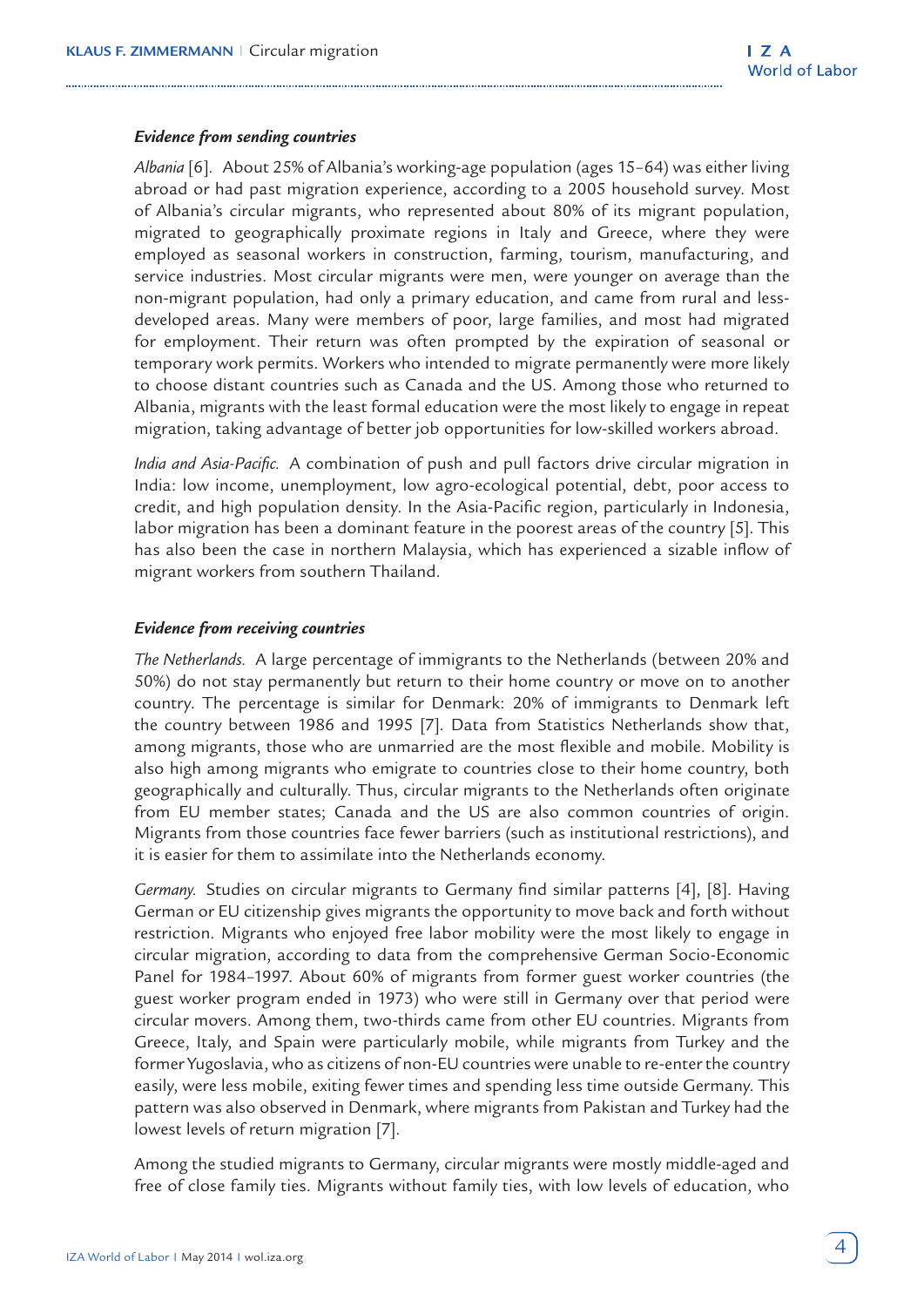owned homes in Germany, or who had spouses still living in Germany, were most likely to engage in circular migration. For them, seasonal and non-seasonal low-wage labor in other countries provided the main motivation for migrating. Higher-skilled circular movers were more likely to migrate because of educational opportunities, employment transfers, and intra-company transfers [4], [8].

#### **Immigration restrictions can have negative outcomes**

A common finding for many countries is that imposing immigration restrictions often has the opposite outcome (more or different migrants) to that intended (fewer or other migrants). If circular migration is allowed to flow without undue impediments, people will migrate for jobs in other countries where the economy is booming and jobs are plentiful. Likewise, they will leave when opportunities become less promising (during recessions or because of falling seasonal employment) or if they have achieved their economic objectives.

Imposing restrictions on immigration through legal measures or tightened border controls that aim to reduce the number of immigrants residing in or entering the country can instead increase the number of immigrants who stay in the country. Tighter immigration restrictions can also intensify immigrants' efforts to enter the country illegally: If it is difficult to enter legally, workers who are highly motivated by push or pull factors will come illegally. Once in the country, workers who want to leave will tend to stay or stay longer because returning is so difficult.

As a result, return migration home and onward migration to other countries collapse. Would-be circular migrants who cannot easily move in and out of the host country are also more likely to bring family members with them when they migrate, since migrants can no longer be sure that they will be able to return home to see their family. In this way, the suppression of circular labor migration flows often results in a larger and transformed migrant population—and increases the likelihood of unemployment in the receiving community. Not surprisingly, the social burden of this transformation also increases.

In contrast, free mobility and the option to return to the host country—for instance, guaranteed by citizenship rights (dual citizenship) or residence permits—encourage circularity. In Germany, for example, the acquisition of German citizenship has not resulted in prolonged stays by naturalized citizens. In fact, the opposite effect is observed. Because immigrants who become naturalized can return to Germany whenever they want, they can search for and accept the best jobs on offer—whether in the home country or some other country [5]. Dual citizenship and permissive migration agreements between countries can promote circular migration, to the benefit of all parties.

#### *Examples of immigration restrictions that have backfired*

*United States.* Under the so-called Bracero program of free labor mobility that began in 1942, workers from Mexico, mainly men, could travel into three US states along the border for temporary jobs—working primarily for growers in California and agricultural employers in Texas [1]. Immigrants relied heavily on social networks that connected workers in Mexico with employers in the US. Although the program was an effective system of circular labor migration based on temporary work intentions, it was officially terminated in 1964. As a result (and due to other restrictive immigration and border policies), Mexican families began settling permanently throughout the US.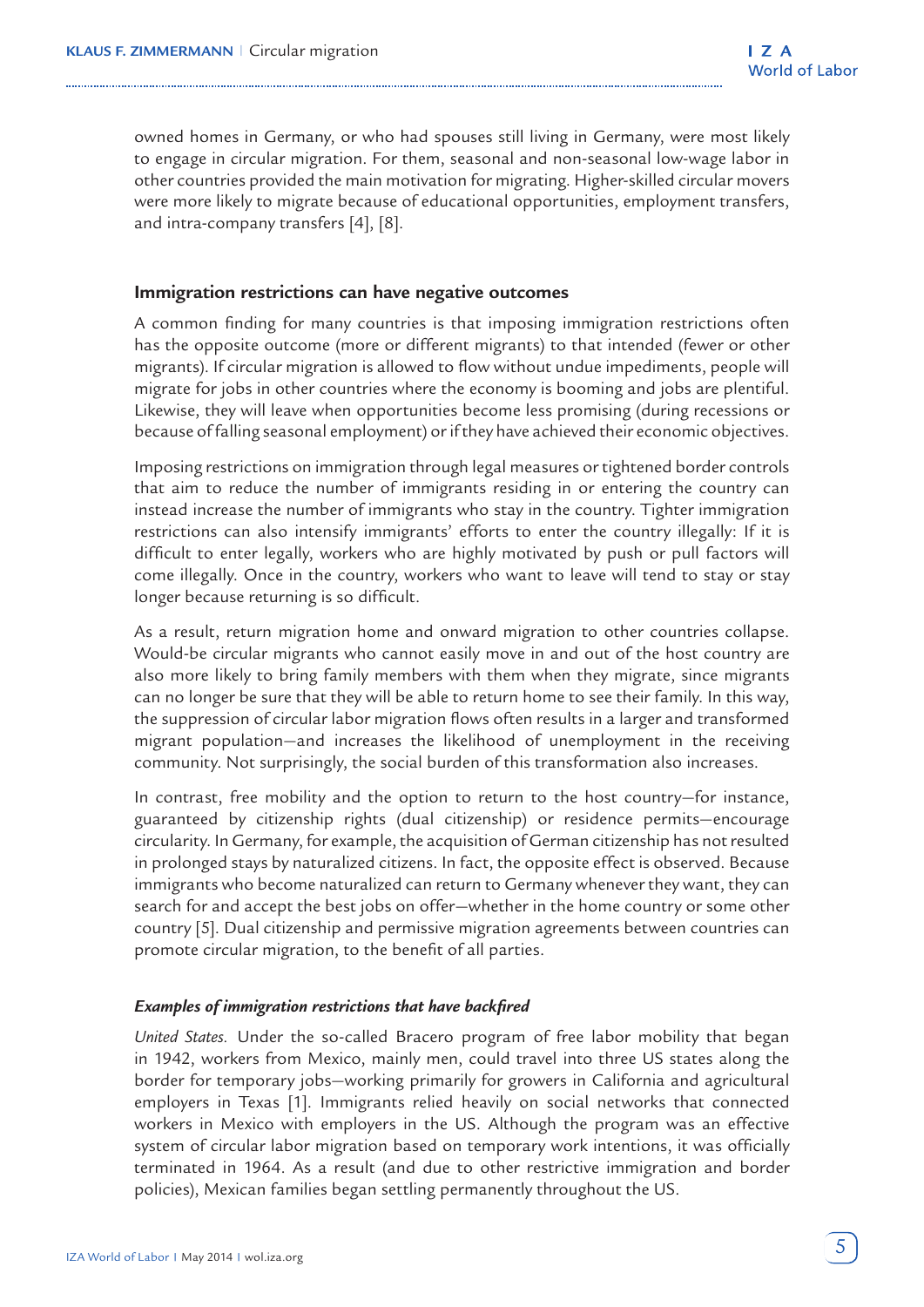

Furthermore, data from the Mexican Migration Project—a study that surveyed Mexicans on both sides of the border—have shown that the massive and costly increase in border enforcement had little effect on the likelihood of initiating undocumented migration. On the contrary, return migration fell because militarization of the border increased the costs and risks for Mexican migrants, so that they stayed longer once they managed to cross the border.

Under the Bracero program, nearly 440,000 Mexicans entered the US on a temporary entry basis in 1959, 23,000 more entered legally under other visas, and 20,000 entered illegally (see Figure 1). At the time the Bracero program was ended in 1964, other work restrictions and border controls were introduced, changing the situation dramatically. By 1979, the number of illegal, undocumented entrants soared to 427,000, and the number of legal immigrants rose to about 53,000. The number of temporary workers slowed to a trickle—just 1,725 people. Thus, barriers installed to reduce labor migration from Mexico to the US backfired, transforming a successful temporary migration scheme into a flow of largely the same number of migrants, but this time migrants who were undocumented and who tended to become permanent residents in the US [1].

*Spain.* With the economic boom of the 1990s, Spain became a major immigration destination for seasonal agricultural workers from North Africa and cyclical construction workers from Latin America [9]. Spain experimented with several circular migration programs, but after 2004 it began implementing restrictive measures—stricter immigration and asylum policies, tighter border controls, and immigrant quotas. These restrictions failed to stop the immigration flows. Instead, they resulted in increased illegal overstaying of visas and irregular entry, shifting immigration routes, and more dangerous migration.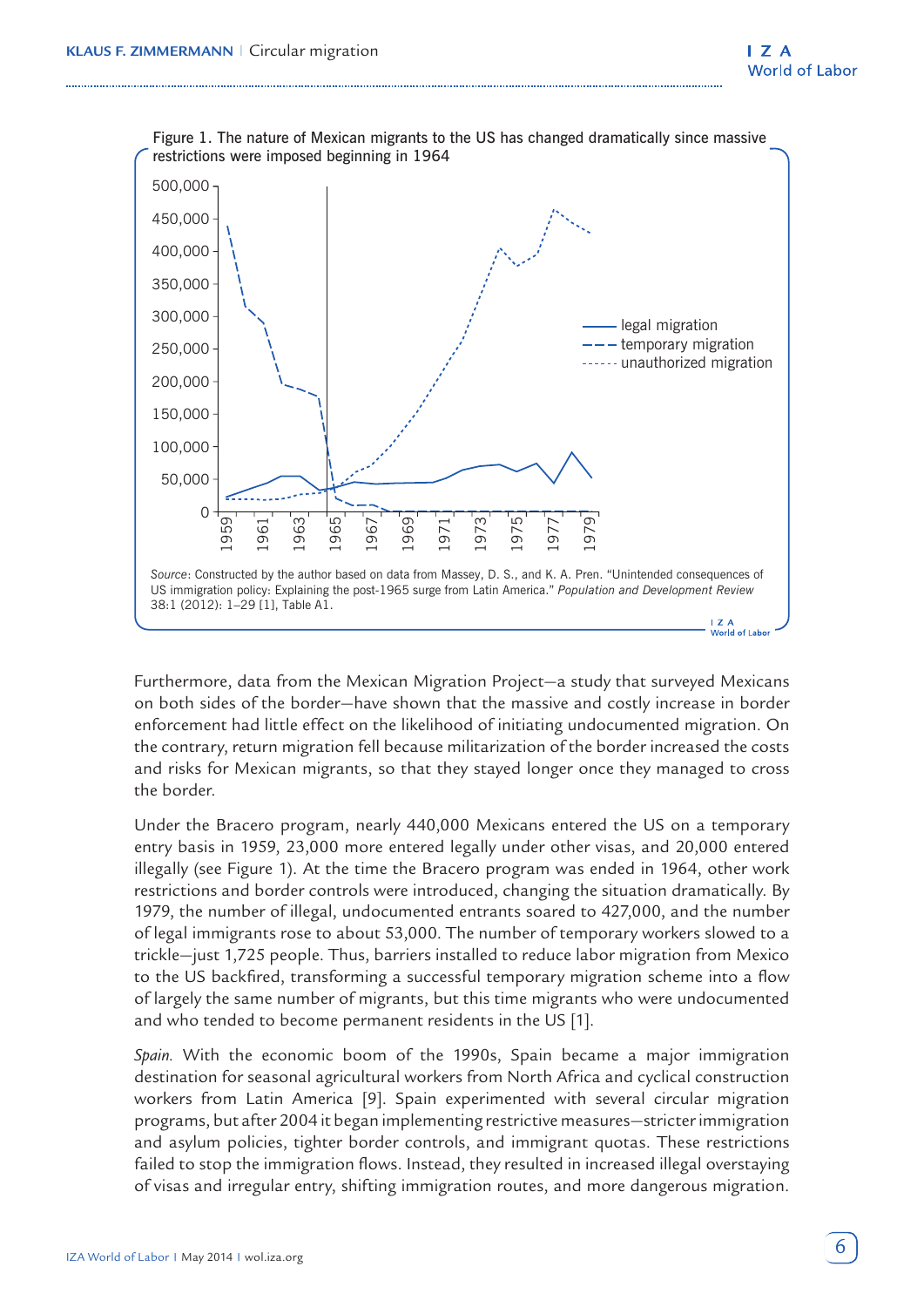

(Illegal entry was a much smaller problem than illegal overstaying, but it attracted much more attention in the media.) As a consequence of tighter border enforcement, African immigration routes shifted—from the Strait of Gibraltar to the Canary Islands, and from Morocco to Mauritania and Senegal—and immigration became increasingly costly and risky, exposing migrants to ruthless smugglers and organizations engaged in human trafficking.

*Germany: The end of the guest worker program following the 1973 oil crisis.* Due to labor market shortages and rapid economic growth in the 1950s and 1960s, Germany and several other Western European countries actively recruited low-skilled laborers from southern Europe. Migrants from Turkey, Yugoslavia, Italy, Greece, Spain, and Portugal flocked into Germany. Following the economic downturn after the 1973 oil crisis, however, Germany ended the recruitment of guest workers and provided economic incentives to encourage workers to return to their home countries [2].

For all but Turkish nationals, the stocks of guest workers declined (see Figure 2). For example, migration into Germany from Greece, Spain, and Portugal—all countries whose citizens could move at some time freely among member countries—virtually stopped. But for Turkish workers, who did not have free labor mobility, migration followed a cyclical pattern, while the stock of Turkish workers remained constant. At the same time, the total stock of all foreign populations declined while the stock of the Turkish population rose substantially. Without sufficient labor demand and with free labor mobility, net immigration declined. It did not decline, however, in cases where severe mobility restrictions were in place, as was the case for Turkish migrants (see Figure 3).

For the Turkish population, permanent settlement and family-based immigration became common. Workers who lost employment did not move home, despite four rounds of financial incentives to return home offered by the German government, and a shrinking share of the population remained employed. Social tensions increased due to weak or absent social and economic integration policies. Hence, the policy backfired in the case of the Turkish community. With a more liberal migration policy, more Turkish migrants would have gone home.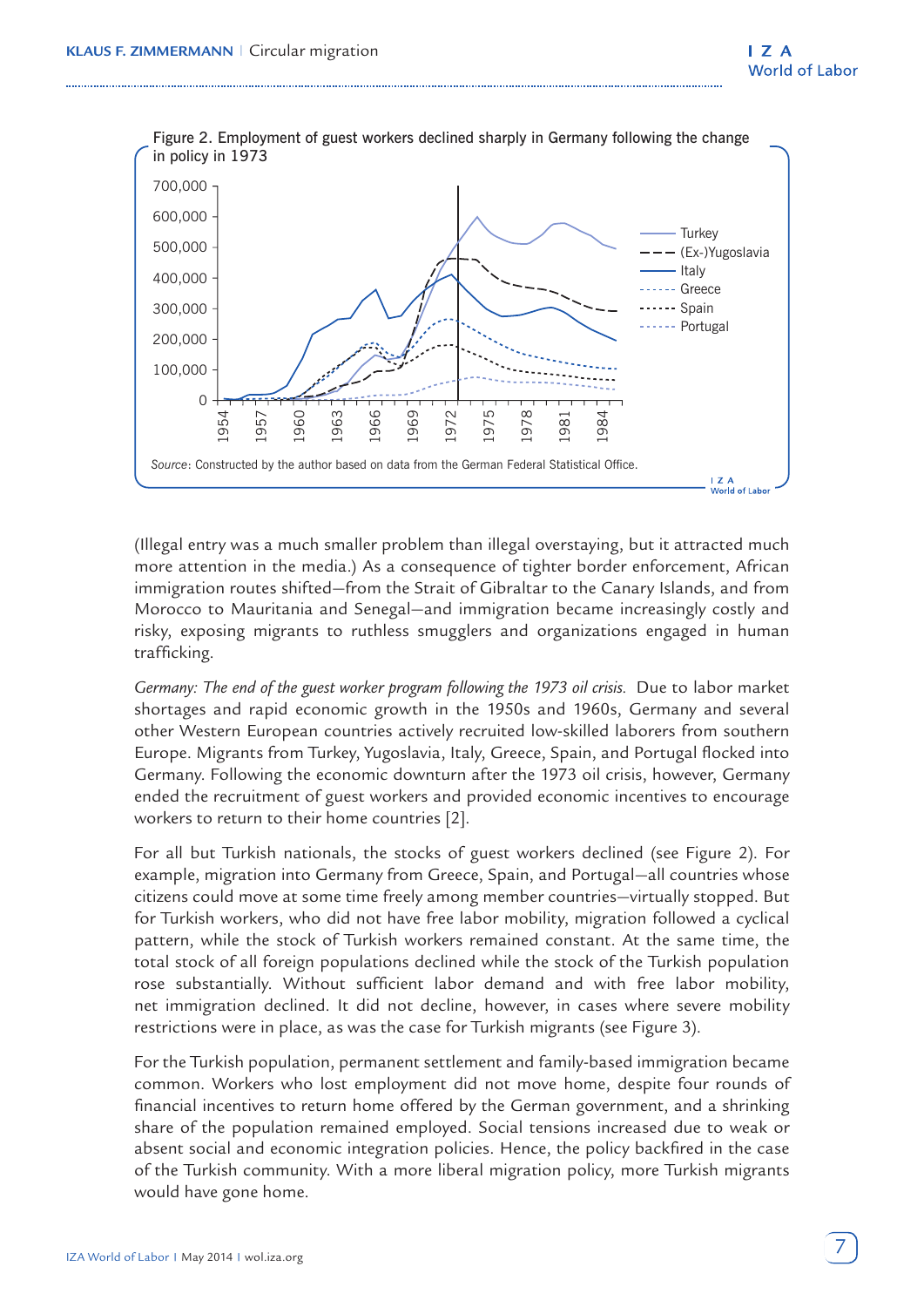

Figure 3. The foreign population in Germany from the former guest worker countries declined after 1973, except from Turkey

*Germany: Failure to benefit from the migration flows following the EU enlargement in 2004 and 2007.* The EU enlargements of 2004 and 2007 added eight new member countries and created a new generation of circular labor migrants, largely from Poland. Germany (and Austria) opted against opening its borders to the free flow of workers from the new member states for a seven-year transition period [10]. Fears of mass migration, "welfare tourism," and displacement effects in the labor market kept Germany's borders closed but not without negative repercussions [6].

The best-qualified workers from the new member states went to other EU countries with more open immigration policies. Skilled workers from Poland, for example, migrated to the UK and Ireland—countries that, unlike Germany and Austria, did not restrict immigration. Meanwhile, Germany received an influx of less-qualified workers from EU-8 countries under legal exceptions (for self-employment, for example), as well as increasing numbers of illegal immigrants, counteracting Germany's protective immigration politics. The presence of these less-skilled workers had a deleterious effect on the other non-EU migrants already living in Germany [6].

Once again, restrictive immigration policies backfired and led to an outcome the opposite of that intended by policymakers. Germany's closed-door policy not only failed to attract much needed high-skilled workers but was also unable to prevent the inflow of low-skilled immigrants [6].

#### **LIMITATIONS AND GAPS**

Circular migration is not a new phenomenon. But because it is difficult to measure, its implications have long been overlooked. Empirical studies on circular migration are rare because suitable data are scarce. National statistical offices generally do not standardize their data, and there is no systematic tracking of migrants' movements worldwide through an appropriate matching of the national data. In addition, it is almost impossible to observe migration decisions over a lifetime, as would be desirable for studying circular migration. To better understand the global dimensions of circular migration, panel data are needed that can provide information on workers across time and space.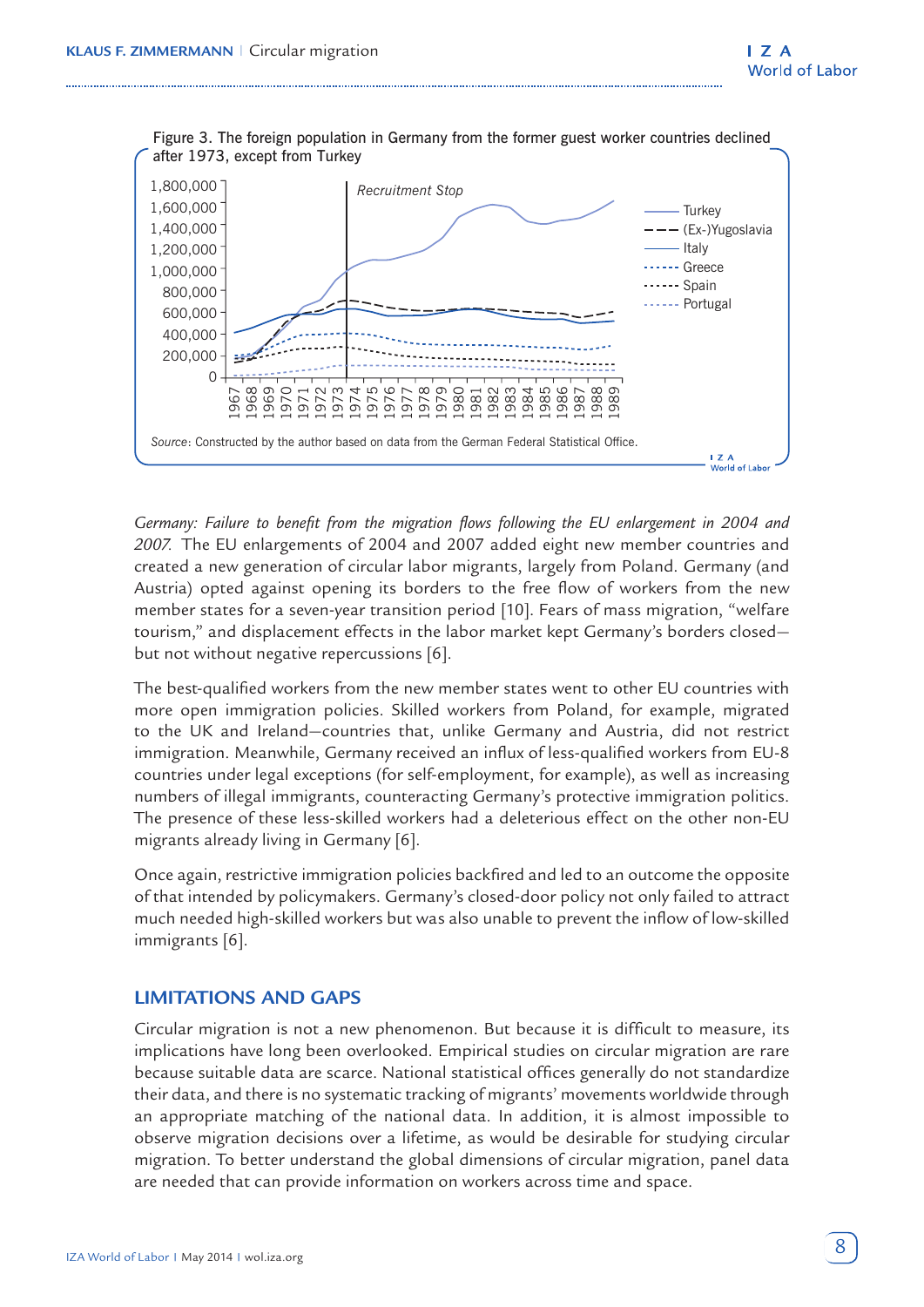There is also little experience with functioning circular migration policy regimes and little knowledge about how circular migrants interact with diaspora populations and how they affect transfers of knowledge, capital, and goods and services between receiving and sending countries.

# **SUMMARY AND POLICY ADVICE**

Circular migration has received increasing attention recently in the context of labor mobility policies. Circular labor migration is often associated with a range of economic and social benefits for migrants and for both receiving and sending countries. It is practiced most commonly by young, low-skilled men without dependents for whom the only other option is frequently disadvantageous job offers in their home country. Circular migration offers considerable potential for skilled migrants as well.

Policies that restrict immigration, increase border protection, or force migrants to return home have often failed to curtail immigration and have even backfired. Consequences have included rising illegal migration, reduced return migration, increased family migration, and a lower attachment of migrants to the labor market in the host country. Policies that make it easy for migrants to move freely back and forth between home and host countries—with workers basing their migration decisions on labor market conditions at home and abroad—are the best way to avoid the adverse labor market outcomes and social effects associated with restrictive immigration policies. Establishing a well-defined right for migrants to move freely between home and host countries, by enabling circular migration, is essential to a successful immigration policy. Supportive instruments include dual citizenship, permanent residence permits, and liberal immigration agreements between countries.

#### **Acknowledgments**

The author thanks anonymous referees, the IZA World of Labor editors, as well as Amelie F. Constant, Olga Nottmeyer, and Ulf Rinne for many helpful suggestions on earlier drafts. A handbook article on circular migration contains a larger number of background references for the material presented here and has been used intensively in all major parts of this essay as a background paper [6].

#### **Competing interests**

The IZA World of Labor project is committed to the *IZA Guiding Principles of Research Integrity*. The author declares to have observed these principles.

© Klaus F. Zimmermann